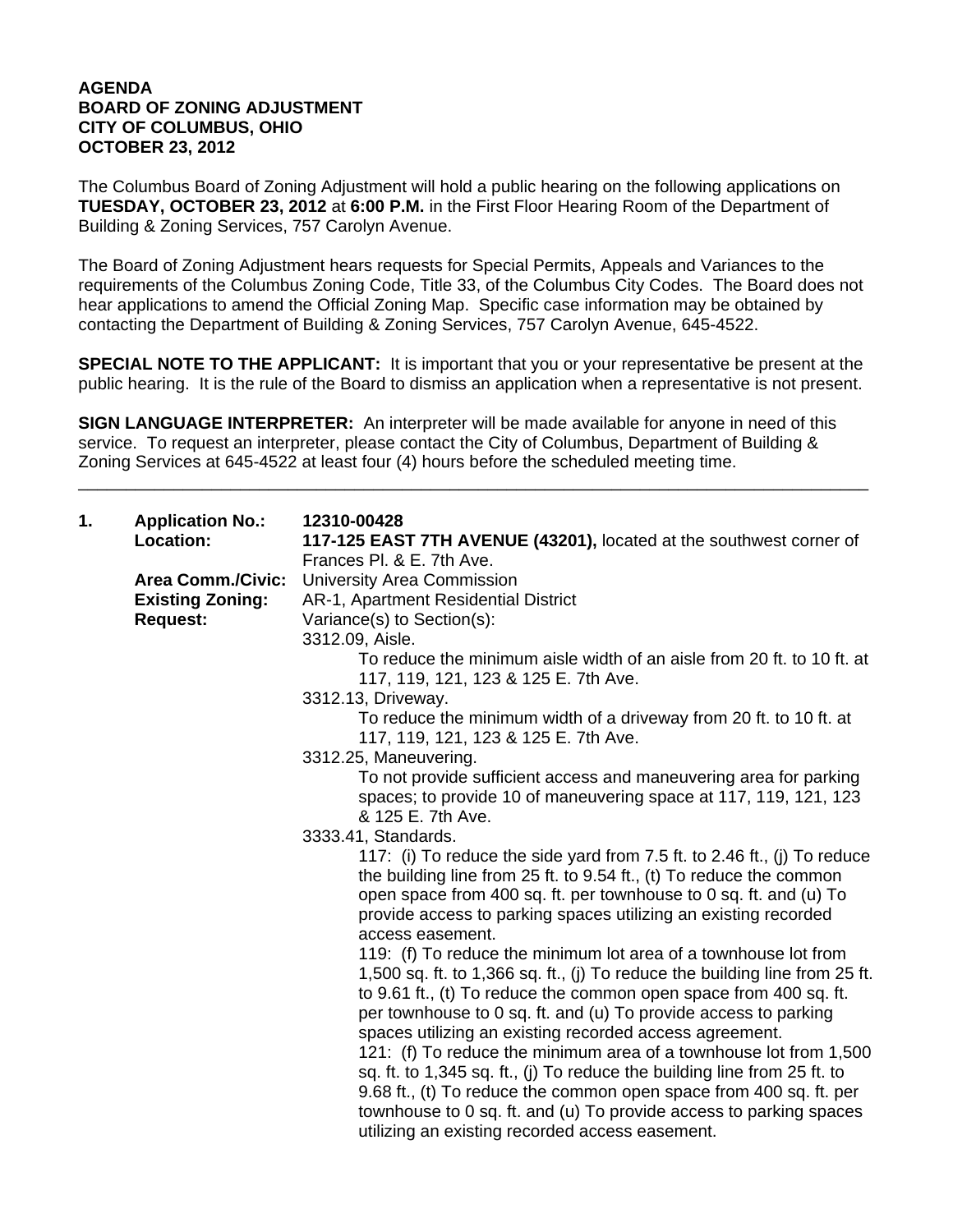|    | Proposal:<br>Applicant(s):                                                                                     | 123: (f) To reduce the minimum area of a townhouse lot from 1,500<br>sq. ft. to 1,349 sq. ft., (j) To reduce the building line from 25 ft. to<br>9.74 ft., (t) To reduce the common open space from 400 sq. ft. per<br>townhouse to 0 sq. ft. and (u) To provide access to parking spaces<br>utilizing an existing recorded access easement.<br>125: (i) To reduce the side yard from 7.5 ft. to 1.3 ft., (j) To reduce<br>the building line from 25 ft. to 9.81 ft., (t) To reduce the common<br>open space from 400 sq. ft. per townhouse to 0 sq. ft. and (u) To<br>provide access to parking spaces utilizing an existing recorded<br>access agreement.<br>3312.29, Parking space.<br>To reduce the minimum dimensions of a parking space from 9 ft. by<br>18 ft. to 8 ft. by 18 ft. at 119, 121 & 123 E. 7th Ave.<br>To convert a five unit apartment complex into five townhouse units.<br>Richard Bruggeman; c/o Tom Sampson; Behal, Sampson, Dietz, Inc.<br>990 W. 3rd Ave.<br>Columbus, Ohio 43212 |
|----|----------------------------------------------------------------------------------------------------------------|-------------------------------------------------------------------------------------------------------------------------------------------------------------------------------------------------------------------------------------------------------------------------------------------------------------------------------------------------------------------------------------------------------------------------------------------------------------------------------------------------------------------------------------------------------------------------------------------------------------------------------------------------------------------------------------------------------------------------------------------------------------------------------------------------------------------------------------------------------------------------------------------------------------------------------------------------------------------------------------------------------------|
|    | <b>Property Owner(s):</b>                                                                                      | Richard Bruggeman<br>11 Buttles Ave.                                                                                                                                                                                                                                                                                                                                                                                                                                                                                                                                                                                                                                                                                                                                                                                                                                                                                                                                                                        |
|    | <b>Case Planner:</b><br>E-mail:                                                                                | Columbus, Ohio 43215<br>Dave Reiss, 645-7973<br>DJReiss@Columbus.gov                                                                                                                                                                                                                                                                                                                                                                                                                                                                                                                                                                                                                                                                                                                                                                                                                                                                                                                                        |
| 2. | <b>Application No.:</b><br>Location:<br><b>Area Comm./Civic:</b><br><b>Existing Zoning:</b><br><b>Request:</b> | 12310-00448<br>375 EAST 14TH AVENUE (43201), located<br><b>University Area Commision</b><br>AR-4, Apartment Residential District<br>Variance(s) to Section(s):<br>3332.18, Basis of computing area.<br>To increase the maximum lot coverage for a building from 50% to<br>53%.<br>3332.26, Minimum side yard permitted.<br>To reduce the required side yard from 3' for a garage and 5' for a<br>deck to 0'.<br>3332.27, Rear yard.<br>To reduce the required rear yard area from 25% to 13%.<br>3332.38(E), Private garage.<br>To increase the lot area devoted to a private garage from 45% to<br>51%.<br>3332.38(G), Private garage.<br>To increase the height of a private garage from 15' to 20'.<br>3332.38(F), Private garage.<br>To increase the footprint of a private garage from 720 sq.ft. to 920<br>sq.ft.                                                                                                                                                                                     |
|    | Proposal:<br>Applicant(s):                                                                                     | The applicant proposes to consturct a private detached garage.<br>George Fred Schwab AIA, Architect<br>1339 Noe Bixby Road                                                                                                                                                                                                                                                                                                                                                                                                                                                                                                                                                                                                                                                                                                                                                                                                                                                                                  |
|    | <b>Property Owner(s):</b>                                                                                      | Columbus, OH 43232<br>Nathan Brown<br>375 East 14th Street                                                                                                                                                                                                                                                                                                                                                                                                                                                                                                                                                                                                                                                                                                                                                                                                                                                                                                                                                  |
|    | <b>Case Planner:</b><br>E-mail:                                                                                | Columbus, OH 43201<br>Jamie Freise, 645-6350<br>JFFreise@Columbus.gov                                                                                                                                                                                                                                                                                                                                                                                                                                                                                                                                                                                                                                                                                                                                                                                                                                                                                                                                       |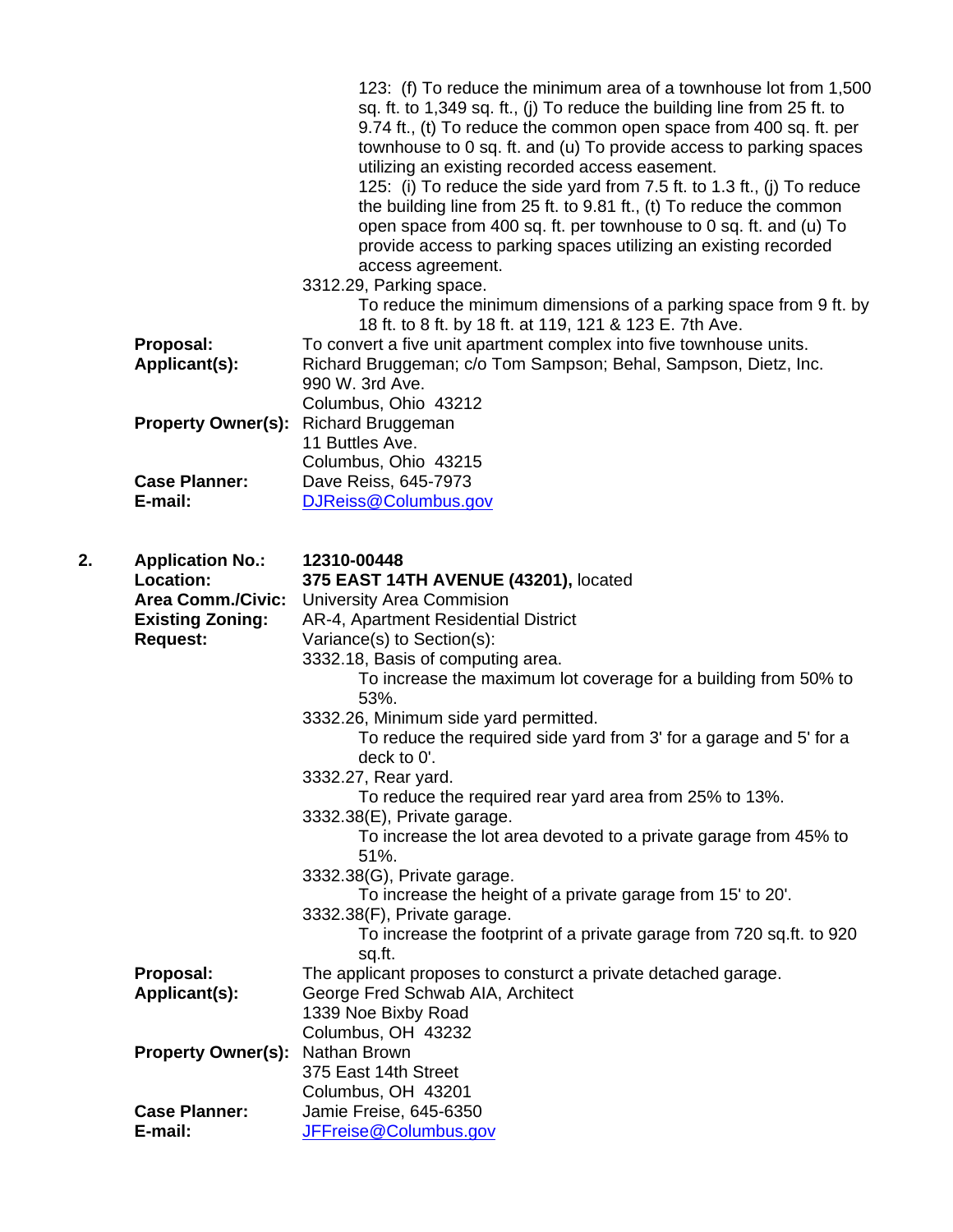| 3. | <b>Application No.:</b><br>Location: | 12310-00457<br>1416 WEST 5TH AVENUE (43212), located at the northeast corner of                                                              |
|----|--------------------------------------|----------------------------------------------------------------------------------------------------------------------------------------------|
|    |                                      | West 5th Avenue and Grandview Avenue.                                                                                                        |
|    | <b>Area Comm./Civic:</b>             | 5th by Northwest Area Commission                                                                                                             |
|    | <b>Existing Zoning:</b>              | C-4, Commercial District                                                                                                                     |
|    | <b>Request:</b>                      | Variance(s) to Section(s):                                                                                                                   |
|    |                                      | 3372.604, Setback requirements.                                                                                                              |
|    |                                      | To located a parking lot on the side of a building.                                                                                          |
|    |                                      | 3372.604, Setback requirements                                                                                                               |
|    |                                      | To increase the maximum building setback along Grandview                                                                                     |
|    |                                      | Avenue from 10' to 14'.                                                                                                                      |
|    |                                      | 3372.605, Building design standards.                                                                                                         |
|    |                                      | To reduce the width of a principal building along a primary frontage                                                                         |
|    |                                      | from 60% to 38%.                                                                                                                             |
|    |                                      | 3372.605, Building design standards.                                                                                                         |
|    |                                      | To reduce the amount of glass between the area of 2' and 10' from<br>60% to 26% along West 5 <sup>th</sup> Avenue and to 38% along Grandview |
|    |                                      | Avenue.                                                                                                                                      |
|    |                                      | 3312.49, Minimum number of parking spaces                                                                                                    |
|    |                                      | To reduce the minimum number of parking spaces from 58 to 37.                                                                                |
|    | Proposal:                            | Applicant proposes to construct a building addition and pation expansion                                                                     |
|    |                                      | for an existing restaurant.                                                                                                                  |
|    | Applicant(s):                        | LMBS 5, c/o Jim Callam<br>25380 Miles Road                                                                                                   |
|    |                                      |                                                                                                                                              |
|    |                                      | Bedford Heights, OH<br>Harrison & Pruitt, Ltd.                                                                                               |
|    | <b>Property Owner(s):</b>            | 978 Jaeger Street                                                                                                                            |
|    |                                      | Columbus, OH 43206                                                                                                                           |
|    | <b>Case Planner:</b>                 | Jamie Freise, 645-6350                                                                                                                       |
|    | E-mail:                              | JFFreise@Columbus.gov                                                                                                                        |
|    |                                      |                                                                                                                                              |
| 4. | <b>Application No.:</b>              | 12310-00471                                                                                                                                  |
|    | Location:                            | 1381-1451 SOUTH HAMILTON ROAD (43227), located on the west side                                                                              |
|    |                                      | of Hamilton Rd., 210 ft. north of Livingston Ave.                                                                                            |
|    | <b>Area Comm./Civic:</b>             | None                                                                                                                                         |
|    | <b>Existing Zoning:</b>              | C-3, Commercial District                                                                                                                     |
|    | <b>Request:</b>                      | Variance(s) to Section(s):                                                                                                                   |
|    |                                      | 3312.49, Minimum numbers of parking spaces required.                                                                                         |
|    |                                      | To reduce the required number of additional parking spaces from<br>33 to 0.                                                                  |
|    | Proposal:                            | To convert 3,600 sq. ft. of retail space into restaurant space.                                                                              |
|    | Applicant(s):                        | Jeanne Cabrel, Architect                                                                                                                     |
|    |                                      | 2939 Bexley Park Rd.                                                                                                                         |
|    |                                      | Columbus, Ohio 43209                                                                                                                         |
|    | <b>Property Owner(s):</b>            | Hamilton Center, L.T.D.; (E.V. Bishoff)                                                                                                      |
|    |                                      | 33 N. 3rd St.                                                                                                                                |
|    |                                      | Columbus, Ohio 43215                                                                                                                         |
|    | <b>Case Planner:</b>                 | Dave Reiss, 645-7973                                                                                                                         |
|    | E-mail:                              | DJReiss@Columbus.gov                                                                                                                         |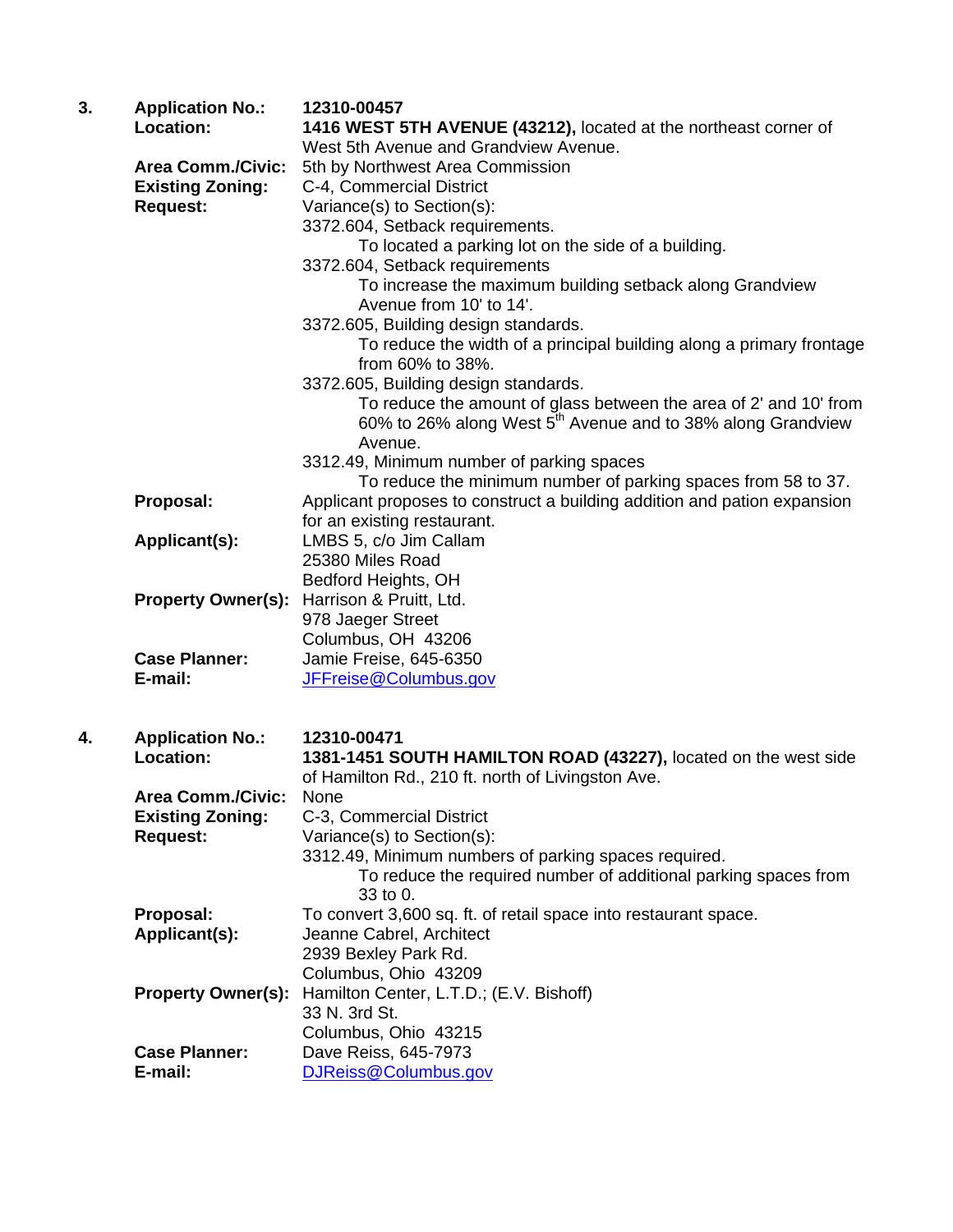| 5. | <b>Application No.:</b>   | 12311-00474                                                              |
|----|---------------------------|--------------------------------------------------------------------------|
|    | Location:                 | 3540 EAST 5TH AVENUE (43219), located at the northwest corner of         |
|    |                           | James Rd. & E. 5th Ave., bounded by E. 7th Ave. on the north.            |
|    | <b>Area Comm./Civic:</b>  | None                                                                     |
|    | <b>Existing Zoning:</b>   | M, Manufacturing District                                                |
|    | <b>Request:</b>           | Special Permit(s) to Section(s):                                         |
|    |                           | 3389.07, Impound lot, junk yard or salvage yard.                         |
|    |                           | To permit the storage and transfer of vehicles.                          |
|    | Proposal:                 | To establish a vehicle collection and transfer station.                  |
|    | Applicant(s):             | South Columbus Recycling and Processing, L.L.C.; c/o Edward T.           |
|    |                           | McClellan                                                                |
|    |                           | 880 Mendes Ct.                                                           |
|    |                           | Columbus, Ohio 43235                                                     |
|    | <b>Property Owner(s):</b> | Law Abstract Publishing Company, c/o Kristin Watt; Vorys, Sater, Seymour |
|    |                           | & Pease                                                                  |
|    |                           | 52 E. Gay St.                                                            |
|    |                           | Columbus, Ohio 43215                                                     |
|    | <b>Case Planner:</b>      | Dave Reiss, 645-7973                                                     |
|    | E-mail:                   | DJReiss@Columbus.gov                                                     |

| 6. | <b>Application No.:</b>   | 12311-00475                                                          |
|----|---------------------------|----------------------------------------------------------------------|
|    | Location:                 | 2310 REFUGEE ROAD (43207), located on the north side of Refugee Rd., |
|    |                           | approximately 1/2-mile west of Alum Creek Dr.                        |
|    | <b>Area Comm./Civic:</b>  | South Side Area Commission                                           |
|    | <b>Existing Zoning:</b>   | M, Manufacturing District                                            |
|    | <b>Request:</b>           | Special Permit and Variance(s) to Section(s):                        |
|    |                           | 3389.07, Impound lot, junk yard or salvage yard.                     |
|    |                           | To permit the storage and transfer of vehicles.                      |
|    |                           | 3392.12, Prohibited location.                                        |
|    |                           | To allow a salvage operation within 600 ft. of a residential zoning  |
|    |                           | district.                                                            |
|    | Proposal:                 | To establish a vehicle collection and transfer station.              |
|    | Applicant(s):             | Randall Hall; c/o Edward T. McClellan                                |
|    |                           | 880 Mendes Ct.                                                       |
|    |                           | Columbus, Ohio 43235                                                 |
|    | <b>Property Owner(s):</b> | Larry E. Kaffenbarger Trust                                          |
|    |                           | 10100 Ballentine Pk.                                                 |
|    |                           | New Carlisle, Ohio 45344                                             |
|    | <b>Case Planner:</b>      | Dave Reiss, 645-7973                                                 |
|    | E-mail:                   | DJReiss@Columbus.gov                                                 |
|    |                           |                                                                      |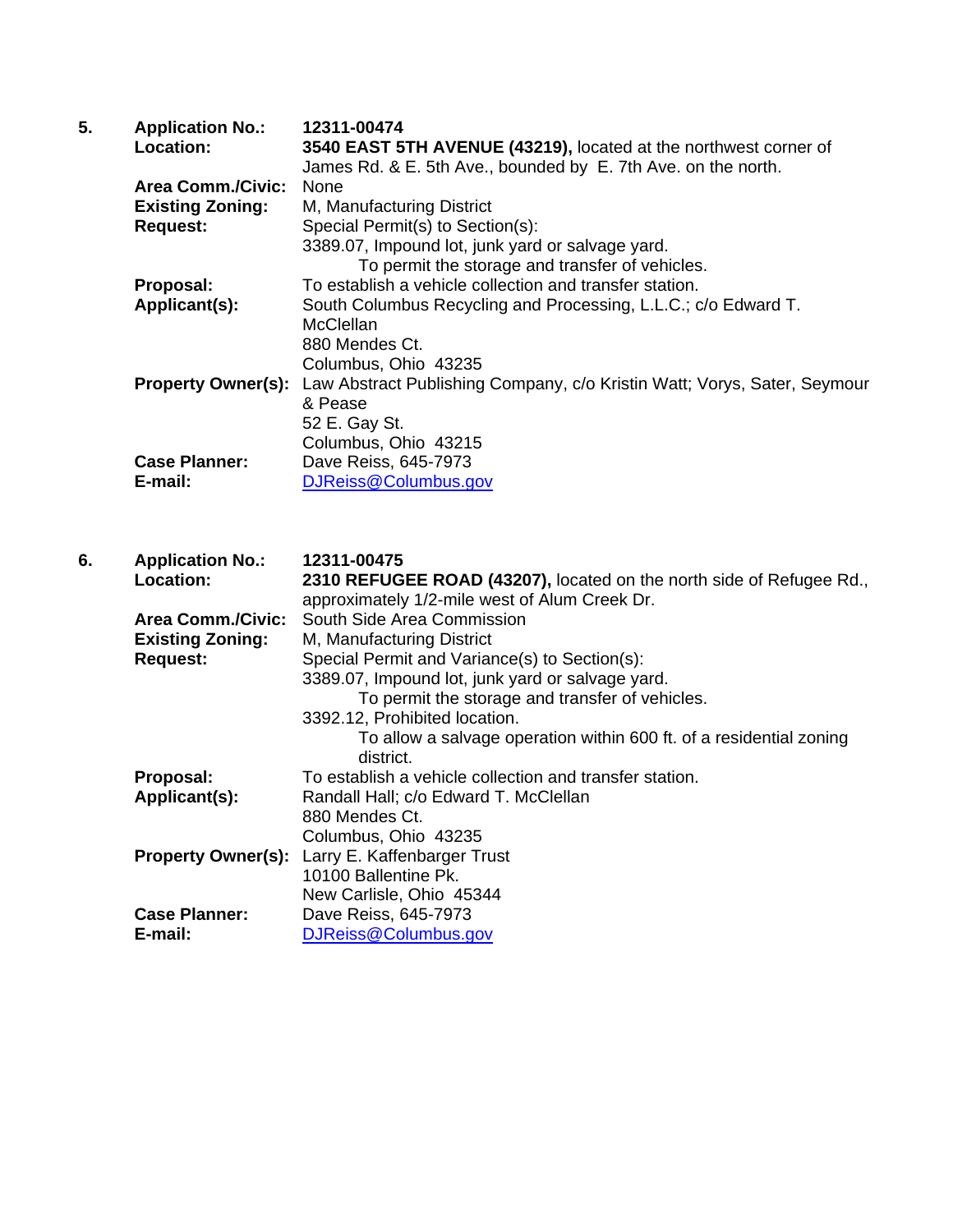| 7. | <b>Application No.:</b>   | 12310-00477                                                             |
|----|---------------------------|-------------------------------------------------------------------------|
|    | Location:                 | 21 EAST 5TH AVENUE (43201), located at the southeast corner of Pearl    |
|    |                           | Al. & E. 5th Ave.                                                       |
|    | <b>Area Comm./Civic:</b>  | Italian Village Commission                                              |
|    | <b>Existing Zoning:</b>   | C-4, Commercial District                                                |
|    | <b>Request:</b>           | Variance(s) to Section(s):                                              |
|    |                           | 3312.49, Minimum numbers of parking spaces required.                    |
|    |                           | To reduce the required number of additional parking spaces from         |
|    |                           | 15 to 0.                                                                |
|    | Proposal:                 | To convert 3,459 sq. ft. of office space into a restaurant.             |
|    | Applicant(s):             | Dirty Dishes, L.L.C., d.b.a. "The Table"; c/o Connie J. Klema, Attorney |
|    |                           | 145 E. Rich St., 2nd Floor                                              |
|    |                           | Columbus, Ohio 43215                                                    |
|    | <b>Property Owner(s):</b> | Stickmen Properties, Ltd.                                               |
|    |                           | 22 E. Gay St.                                                           |
|    |                           | Columbus, Ohio 43215                                                    |
|    | <b>Case Planner:</b>      | Dave Reiss, 645-7973                                                    |
|    | E-mail:                   | DJReiss@Columbus.gov                                                    |
|    |                           |                                                                         |

**8. Application No.: 12310-00478 Location: 891 NORTH HIGH STREET (43201),** located at the southwest corner of Price and North High Street. **Area Comm./Civic:** Victorian Village Area Commission<br>**Existing Zoning:** C-4, Commercial District  **Existing Zoning:** C-4, Commercial District **Request:** Variance(s) to Section(s): 3312.49, Minimum number of parking spaces To reduce the minimum number of parking spaces from 20 to 0. **Proposal:** The applicant proposes to convert an existing retail space to a coffee shop. **Applicant(s):** New Avenue Architects and Engineers, c/o Brent Racer 4740 Reed Road, Suite 201 Upper Arlington, OH 43220 **Property Owner(s):** Generation Rentals, Ltd. PO Box 10123 Columbus, OH 43201 **Case Planner:** Jamie Freise, 645-6350 **E-mail:** JFFreise@Columbus.gov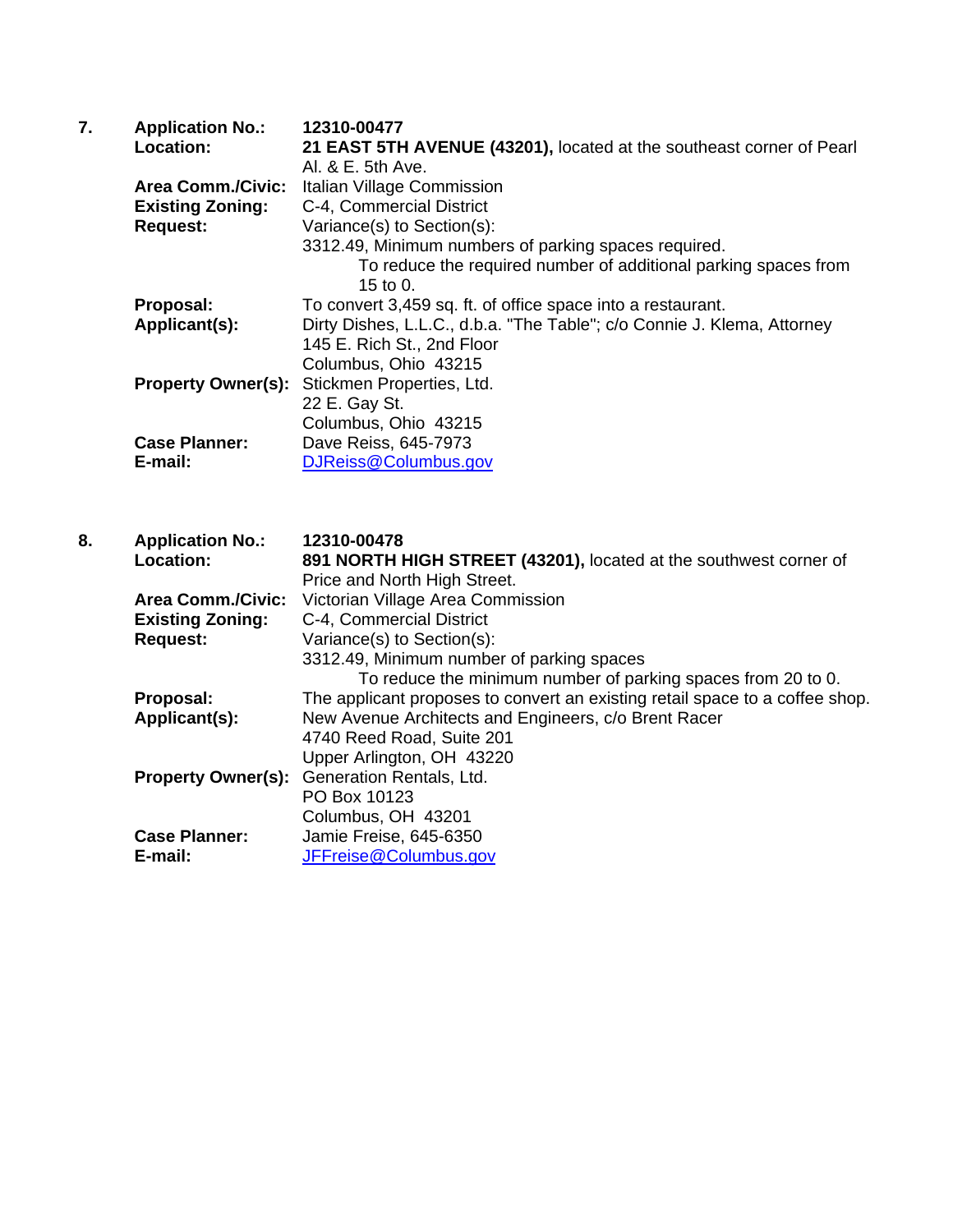## **HOLDOVER CASES:**

| 9. | <b>Application No.:</b><br>Location:                                   | 10311-00451<br>370 MORRISON ROAD (43213), located at the northeast corner of<br>Westbourne Ave. & Morrison Rd.                                                                                                                                 |
|----|------------------------------------------------------------------------|------------------------------------------------------------------------------------------------------------------------------------------------------------------------------------------------------------------------------------------------|
|    | <b>Area Comm./Civic:</b><br><b>Existing Zoning:</b><br><b>Request:</b> | None<br>L-M, Limited Manufacturing District<br>Special Permit & Variances(s) to Section(s):                                                                                                                                                    |
|    |                                                                        | 3363.19, Location requirements.<br>To permit a more objectionable use (recycling facility) to locate<br>within 600 ft. of a residential or apartment residential zoning district,<br>to be at a distance of approximately 200 ft.              |
|    |                                                                        | 3363.27, Height and area regulations.<br>To permit a recycling use to locate within 600 ft. of a residential or<br>apartment residential district at a distance of approximately 200 ft.<br>3363.41, Storage.                                  |
|    |                                                                        | To not provide the required fence or green belt planting strip for<br>screening. Also, to allow salvage storage to occur within 600 ft. of a<br>residential or apartment residential zoning district at a distance of<br>approximately 200 ft. |
|    |                                                                        | 3389.07, Impound lot, junk yard or salvage yard.<br>To grant a special permit for the establishment of a recycling<br>facility.                                                                                                                |
|    |                                                                        | 3392.04, Special permit.<br>To obtain a special permit for the operation of a recycling facility.<br>3392.10, Performance requirements.                                                                                                        |
|    |                                                                        | To increase the allowable height of piled material to be up to 30 ft.<br>instead of 10 ft. Also, to not provide at least a 6 ft. tall, non-<br>transparent fence around an open area where business is<br>conducted.                           |
|    |                                                                        | 3392.12, Prohibited location.<br>To allow a recycling facility to be established within 600 ft. of a<br>residential or institutional zoning district; to be at a distance of<br>approximately 200 ft.                                          |
|    | Proposal:<br>Applicant(s):                                             | To establish a recycling facility.<br>Columbus Bituminous Concrete Corp.; c/o Jeffrey L. Brown/David Hodge;<br>Smith & Hale, L.L.C.<br>37 W. Broad St., Suite 725                                                                              |
|    | <b>Property Owner(s):</b>                                              | Columbus, Ohio 43215<br>Columbus Bituminous Concrete Corp.; c/o Robert R. Dunn<br>10 W. Broad St., Suite 2100<br>Columbus, Ohio 43215                                                                                                          |
|    | <b>Case Planner:</b><br>E-mail:                                        | Dave Reiss, 645-7973<br>DJReiss@Columbus.gov                                                                                                                                                                                                   |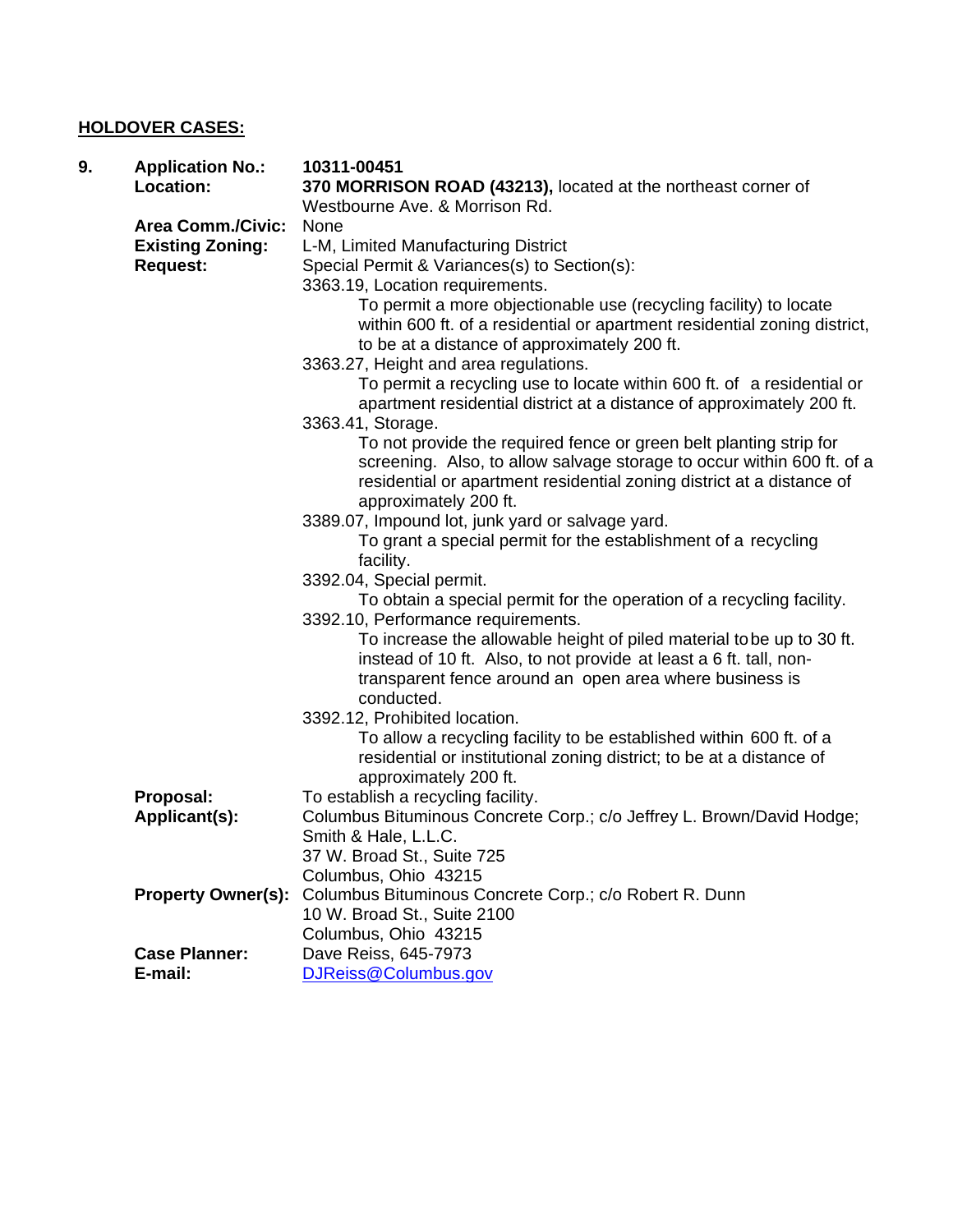| 10. | <b>Application No.:</b>   | 12311-00251                                                               |
|-----|---------------------------|---------------------------------------------------------------------------|
|     | Location:                 | 3871 STELZER ROAD (43219), located on the west side of Stelzer Road,      |
|     |                           | approximately 100 feet north of Easton Way.                               |
|     | <b>Area Comm./Civic:</b>  | Northeast Area Commission                                                 |
|     | <b>Existing Zoning:</b>   | CPD, Commercial Planned Development District                              |
|     | <b>Request:</b>           | Special Permit(s) to Section(s):                                          |
|     |                           | 3389.12, Portable building.                                               |
|     |                           | To use a portable building for storage.                                   |
|     | Proposal:                 | To use portable buildings for the storage of materials uses at the Easton |
|     |                           | Town Center.                                                              |
|     | Applicant(s):             | Morso Holding Company, c/o Jeffrey L. Brown                               |
|     |                           | 37 West Broad Street                                                      |
|     |                           | Columbus, Ohio 43215                                                      |
|     | <b>Property Owner(s):</b> | Morso Holding Company                                                     |
|     |                           | 3 Limited Parkway                                                         |
|     |                           | Columbus, Ohio 43230                                                      |
|     | <b>Case Planner:</b>      | Jamie Freise, 645-6350                                                    |
|     | E-mail:                   | JFFreise@Columbus.gov                                                     |

| 11. | <b>Application No.:</b>   | 12310-00339                                                                                                            |
|-----|---------------------------|------------------------------------------------------------------------------------------------------------------------|
|     | Location:                 | 1024 NORTH HIGH STREET (43201), located at the northeast corner of                                                     |
|     |                           | High Street and 2nd Avenue. It also has frontage on Mt. Pleasant Avenue.                                               |
|     | <b>Area Comm./Civic:</b>  | Italian Village Commission                                                                                             |
|     | <b>Existing Zoning:</b>   | C-4, Commercial & M, Manufacturing District                                                                            |
|     | <b>Request:</b>           | Variance(s) to Section(s):                                                                                             |
|     |                           | 3309.14(A), Height Districts                                                                                           |
|     |                           | To increase the allowable height of a building from 35 feet to 68<br>feet.                                             |
|     |                           | 3312.27, Parking Setback Line                                                                                          |
|     |                           | To reduce the parking setback from 10 feet to 5 feet.                                                                  |
|     |                           | 3312.49, Minimum Number of Parking Spaces                                                                              |
|     |                           | To reduce the minimum number of on-stie parking spaces from 294                                                        |
|     |                           | to 87.                                                                                                                 |
|     |                           | 3312.53, Loading Space                                                                                                 |
|     |                           | To not provide a loading space.                                                                                        |
|     |                           | 3356.11, C-4 District Setback Lines                                                                                    |
|     |                           | To reduce the building setback on High Street from 60 feet to 0 feet<br>and on East 2nd Street from 25 feet to 0 feet. |
|     |                           | 3363.24, Building Lines in M, Manufacturing District                                                                   |
|     |                           | To reduce the building setback along Mt. Pleasant Avenue from 6                                                        |
|     |                           | feet to 1 foot.                                                                                                        |
|     | Proposal:                 | To redevelop an existing structure and construct an addition to include new                                            |
|     |                           | ground floor commercial with 58 dwelling units above.                                                                  |
|     | Applicant(s):             | Elford Development, Ltd. c/o Michael B. Fitzpatrick                                                                    |
|     |                           | 1220 Dublin Road                                                                                                       |
|     |                           | Columbus, Ohio 43215                                                                                                   |
|     | <b>Property Owner(s):</b> | Briar Gate Realty, Inc. c/o Michael B. Fitzpatrick                                                                     |
|     |                           | 1220 Dublin Road                                                                                                       |
|     |                           | Columbus, Ohio 43215                                                                                                   |
|     | <b>Case Planner:</b>      | Jamie Freise, 645-6350                                                                                                 |
|     | E-mail:                   | JFFreise@Columbus.gov                                                                                                  |